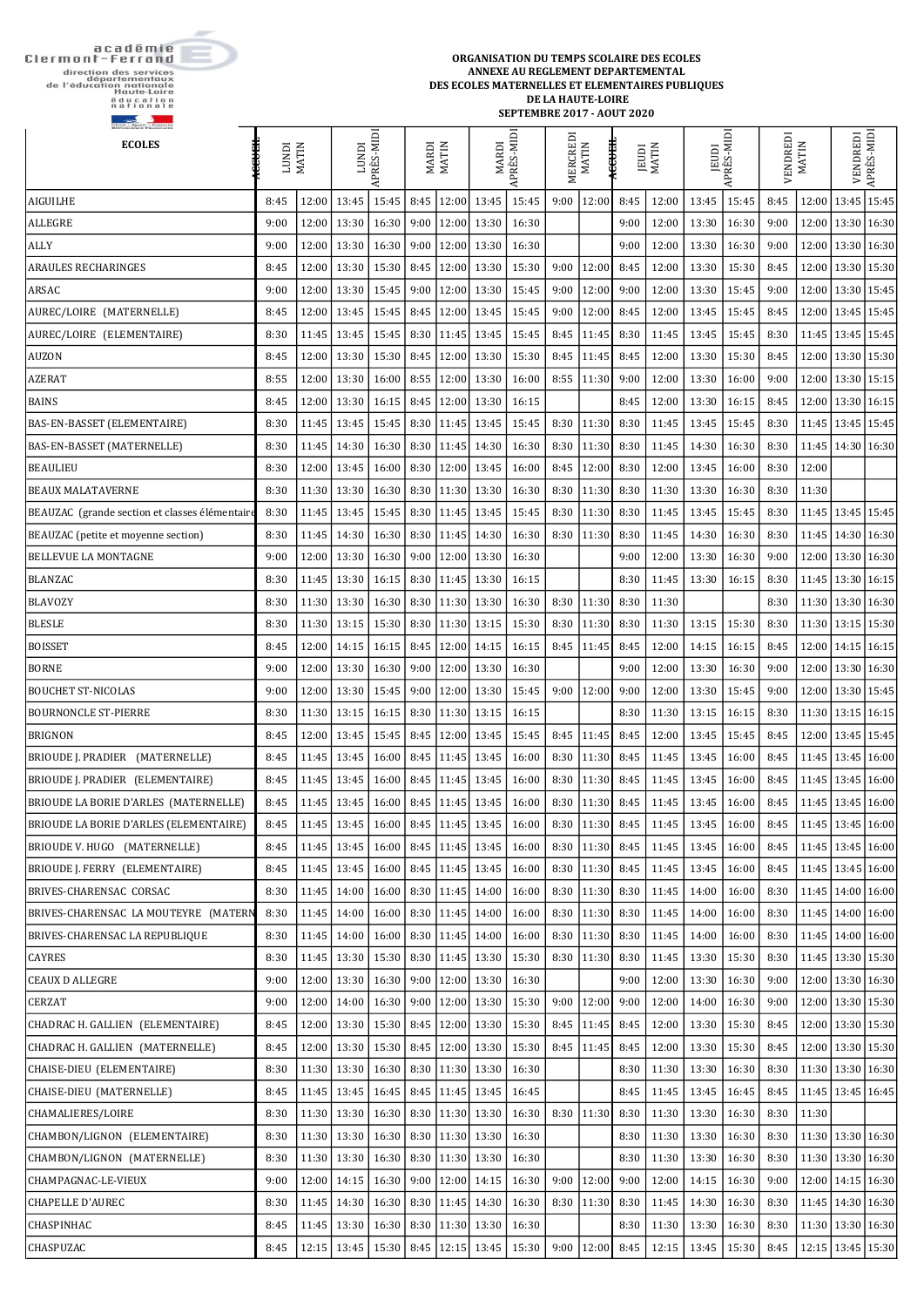| <b>RÉPUBLIQUE FRANÇAISI</b><br><b>ECOLES</b> | ₩₩<br><b>ICND1</b> | <b>MATIN</b> | LUNDI<br>APRÈS-MIDI                          |                                        | <b>MARDI</b><br>MATIN |                | PRÈS-MID<br><b>MARDI</b>                             |                | MERCREDI<br>MATIN |                | <b>HHHH</b><br><b>MATIN</b><br>JEUDI |                | JEUDI<br>LPRÈS-MIDI |                 | VENDREDI | <b>MATIN</b>                | VENDREDI              | APRÈS-MIDI |  |
|----------------------------------------------|--------------------|--------------|----------------------------------------------|----------------------------------------|-----------------------|----------------|------------------------------------------------------|----------------|-------------------|----------------|--------------------------------------|----------------|---------------------|-----------------|----------|-----------------------------|-----------------------|------------|--|
| <b>CHASSAGNES</b>                            | 9:00               | 12:00        | 13:30                                        | 16:15                                  |                       | $9:00$   12:00 | 13:30                                                | 15:15          | 9:00              | 12:00          | 9:00                                 | 12:00          | 13:30               | 16:15           | 9:00     | 12:00                       | 13:30 15:15           |            |  |
| <b>CHAVANIAC LAFAYETTE</b>                   | 9:00               | 12:00        | 13:30                                        | 16:15                                  |                       |                | $9:00$   12:00   13:30                               | 15:15          | 9:00              | 12:00          | 9:00                                 | 12:00          | 13:30               | 16:15           | 9:00     |                             | 12:00   13:30   15:15 |            |  |
| <b>CHOMELIX</b>                              | 9:00               | 12:00        | 13:30                                        | 16:30                                  |                       |                | $9:00$   12:00   13:30                               | 16:30          |                   |                | 9:00                                 | 12:00          | 13:30               | 16:30           | 9:00     |                             | 12:00   13:30   16:30 |            |  |
| <b>COHADE</b>                                | 9:00               | 12:00        | 13:30                                        | 16:30                                  |                       |                | $9:00$   12:00   13:30                               | 16:30          |                   |                | 9:00                                 | 12:00          | 13:30               | 16:30           | 9:00     |                             | 12:00   13:30   16:30 |            |  |
| COSTAROS                                     | 9:00               | 12:00        | 13:30                                        | 15:00                                  |                       |                | $9:00$   12:00   13:30                               | 16:30          | 9:00              | 12:00          | 9:00                                 | 12:00          | 13:30               | 15:00           | 9:00     |                             | 12:00   13:30   16:30 |            |  |
| COUBON BORDS DE LOIRE (MATERNELLE)           | 8:30               | 11:45        | 13:30                                        | 15:30                                  |                       | $8:30$   11:45 | 13:30                                                | 15:30          | 9:00              | 12:00          | 8:30                                 | 11:45          | 13:30               | 15:30           | 8:30     |                             | 11:45   13:30   15:30 |            |  |
| COUBON BORDS DE LOIRE (ELEMENTAIRE)          | 8:30               | 11:45        | 13:30                                        | 15:30                                  |                       | $8:30$   11:45 | 13:30                                                | 15:30          | 9:00              | 12:00          | 8:30                                 | 11:45          | 13:30               | 15:30           | 8:30     |                             | 11:45   13:30   15:30 |            |  |
| COUBON ORZILHAC (du Mont st Maurice)         | 8:30               | 11:45        | 13:30                                        | 15:30                                  |                       | $8:30$   11:45 | 13:30                                                | 15:30          | 9:00              | 12:00          | 8:30                                 | 11:45          | 13:30               | 15:30           | 8:30     |                             | 11:45   13:30   15:30 |            |  |
| <b>COUTEUGES</b>                             | 9:15               | 12:00        | 13:30                                        | 15:15   9:15   12:00   13:30           |                       |                |                                                      | 16:15          |                   | $9:15$   12:15 | 9:15                                 | 12:00          | 13:30               | 16:15           | 9:15     |                             | 12:00   13:30   16:15 |            |  |
| CRAPONNE/ARZON (ELEMENTAIRE)                 | 8:30               | 11:30        | 13:30                                        | 16:30                                  |                       |                | 8:30 11:30 13:30                                     | 16:30          |                   |                | 8:30                                 | 11:30          | 13:30               | 16:30           | 8:30     |                             | 11:30   13:30   16:30 |            |  |
| CRAPONNE/ARZON (MATERNELLE)                  | 8:30               | 11:30        | 13:30                                        | 16:30                                  |                       |                | $8:30$   11:30   13:30                               | 16:30          |                   |                | 8:30                                 | 11:30          | 13:30               | 16:30           | 8:30     | $11:30$   $13:30$   $16:30$ |                       |            |  |
| CUSSAC/LOIRE (ELEMENTAIRE)                   | 9:00               |              | 12:15 13:45                                  | 16:30                                  |                       |                | $9:00$   12:15   13:45                               | 16:30          |                   |                | 9:00                                 | 12:15          | 13:45               | 16:30           | 9:00     |                             | 12:15   13:45   16:30 |            |  |
| CUSSAC/LOIRE (MATERNELLE)                    | 9:00               | 12:15        | 13:45                                        | 16:30                                  |                       | $9:00$   12:15 | 13:45                                                | 16:30          |                   |                | 9:00                                 | 12:15          | 13:45               | 16:30           | 9:00     |                             | 12:15   13:45   16:30 |            |  |
| <b>DUNIERES</b>                              | 8:30               | 11:45        | 13:30                                        | 15:30                                  |                       |                | $8:30$   11:45   13:30                               | 15:30          |                   | $8:30$   11:30 | 8:30                                 | 11:45          | 13:30               | 15:30           | 8:30     | 11:45   13:30   15:30       |                       |            |  |
| <b>ESPALEM</b>                               | 8:45               | 12:00        | 13:30                                        | 16:15   8:45   12:00   13:30           |                       |                |                                                      | 16:15          |                   |                | 8:45                                 | 12:00          | 13:30               | 16:15           | 8:45     |                             | 12:00   13:30   16:15 |            |  |
| <b>ESPALY ST-MARCEL (ELEMENTAIRE)</b>        | 8:30               | 11:45        | 14:30                                        | 16:30                                  |                       |                | $8:30$   11:45   14:30                               | 16:30          |                   | 8:30   11:30   | 8:30                                 | 11:45          | 14:30               | 16:30           | 8:30     | 11:45   14:30   16:30       |                       |            |  |
| <b>ESPALY ST-MARCEL (MATERNELLE)</b>         | 8:30               | 11:45        | 14:30                                        | 16:30                                  |                       |                | $8:30$   11:45   14:30                               | 16:30          |                   | $8:30$   11:30 | 8:30                                 | 11:45          | 14:30               | 16:30           | 8:30     |                             | 11:45   14:30   16:30 |            |  |
| <b>ESTABLES</b>                              | 8:45               | 12:00        | 13:30                                        | 15:30   8:45   12:00   13:30           |                       |                |                                                      | 15:30          | 9:00              | 12:00          | 8:45                                 | 12:00          | 13:30               | 15:30           | 8:45     |                             | 12:00   13:30   15:30 |            |  |
| <b>FAY/LIGNON</b>                            | 9:00               | 12:00        | 13:30                                        | 16:30   9:00   12:00   13:30           |                       |                |                                                      | 16:30          | 9:00              | 12:00          | 9:00                                 | 12:00          |                     |                 | 9:00     |                             | 12:00   13:30   16:30 |            |  |
| <b>FELINES</b>                               | 9:00               | 12:00        |                                              |                                        |                       |                | $13:30$   16:30   9:00   12:00   13:30               | 16:30          |                   |                | 9:00                                 | 12:00          |                     | $13:30$   16:30 | 9:00     | $12:00$ 13:30 16:30         |                       |            |  |
| <b>FONTANNES</b>                             | 8:45               | 12:00        | 13:30                                        | $\mid$ 15:30   8:45   12:00   13:30    |                       |                |                                                      | 15:30          |                   | $8:45$   11:45 | 8:45                                 | 12:00          | 13:30               | 15:30           | 8:45     |                             | 12:00   13:30   15:30 |            |  |
| <b>FRUGERES LES MINES</b>                    | 8:45               | 12:00        |                                              |                                        |                       |                | 13:30   15:30   8:45   12:00   13:30                 | 15:30          |                   |                | $8:45$   11:45   8:45                | 12:00          |                     | $13:30$   15:30 | 8:45     | $12:00$   $13:30$   $15:30$ |                       |            |  |
| <b>JAVAUGUES</b>                             | 9:00               | 12:00        | 13:30                                        | $16:30$   9:00   12:00   13:30         |                       |                |                                                      | 16:30          |                   |                | 9:00                                 | 12:00          | 13:30               | 16:30           | 9:00     |                             | 12:00 13:30 16:30     |            |  |
| <b>JULLIANGES</b>                            | 9:00               | 12:15        | 13:45                                        | $15:45$   9:00   12:15   13:45         |                       |                |                                                      | 15:45          |                   | $9:00$   12:15 | 9:00                                 | 12:15          |                     | $13:45$   15:45 | 9:00     |                             | 12:15   13:45   15:30 |            |  |
| <b>LAMOTHE</b>                               | 9:00               | 12:00        |                                              | $13:30$   16:30   9:00   12:00   13:30 |                       |                |                                                      | 16:30          |                   |                | 9:00                                 | 12:00          | 13:30               | 16:30           | 9:00     | 12:00   13:30   16:30       |                       |            |  |
| LANDOS                                       | 8:45               | 12:00        | 13:30                                        | 15:30   8:45   12:00   13:30           |                       |                |                                                      | 15:30          |                   | $8:45$   11:45 | 8:45                                 | 12:00          | 13:30               | 15:30           | 8:45     |                             | 12:00   13:30   15:30 |            |  |
| LANGEAC J. FERRY (MATERNELLE)                | 9:00               | 12:00        | 13:45                                        |                                        |                       |                | 15:15   9:00   12:00   13:45                         | 16:45          |                   | $9:00$   12:00 | 9:00                                 | 12:00          | 13:45               | 16:45           | 9:00     |                             | 12:00   13:45   15:15 |            |  |
| LANGEAC J. FERRY (ELEMENTAIRE)               | 9:00               | 12:00        | 13:45                                        |                                        |                       |                | 15:15   9:00   12:00   13:45                         | 16:45          |                   | $9:00$   12:00 | 9:00                                 | 12:00          | 13:45               | 16:45           | 9:00     |                             | 12:00   13:45   15:15 |            |  |
| LANTRIAC                                     | 9:00               | 12:00        | 13:30                                        | 16:30                                  |                       |                | $\vert$ 9:00   12:00   13:30                         | 16:30          | 9:00              | 12:00          | 9:00                                 | 12:00          |                     |                 | 9:00     |                             | 12:00   13:30   16:30 |            |  |
| <b>LAPTE VERNE</b>                           | 8:45               | 12:00        | 13:45                                        |                                        |                       |                | 15:45   8:45   12:00   13:45                         | 15:45          |                   | $8:45$   11:45 | 8:45                                 | 12:00          | 13:45               | 15:45           | 8:45     |                             | 12:00   13:45   15:45 |            |  |
| <b>LAUSSONNE</b>                             | 9:00               | 12:00        | 13:30                                        | 16:30   9:00   12:00   13:30           |                       |                |                                                      | 16:30          |                   |                | 9:00                                 | 12:00          | 13:30               | 16:30           | 9:00     |                             | 12:00   13:30   16:30 |            |  |
| <b>LAVOUTE CHILHAC</b>                       | 9:00               | 12:00        | 13:30                                        | $\mid$ 16:30   9:00   12:00   13:30    |                       |                |                                                      | 16:30          |                   |                | 9:00                                 | 12:00          | 13:30               | 16:30           | 9:00     |                             | 12:00   13:30   16:30 |            |  |
| LAVOUTE/LOIRE                                | 8:30               |              | 12:00   13:50   16:00   8:30   12:00   13:50 |                                        |                       |                |                                                      | 16:00          |                   | $8:30$   12:00 | 8:30                                 | 12:00          | 13:50               | 16:00           | 8:30     | 12:00                       |                       |            |  |
| <b>LEMPDES</b>                               | 8:45               | 11:45        | 13:15                                        |                                        |                       |                | 15:30   8:45   11:45   13:15                         | 15:30          |                   |                | $8:45$   11:45   8:45                | 11:45          | 13:15               | 15:30           | 8:45     | $11:45$ 13:15 15:30         |                       |            |  |
| LORLANGES                                    | 8:30               | 12:00        | 13:45                                        | $16:15$   8:30   12:00                 |                       |                |                                                      |                |                   | $8:30$   11:00 | 8:30                                 | 12:00          |                     | $13:45$ 16:15   | 8:30     |                             | 12:00   13:45   16:15 |            |  |
| <b>LOUDES</b>                                | 9:00               | 12:00        | 13:30                                        | $\mid$ 16:30   9:00   12:00   13:30    |                       |                |                                                      | 16:30          |                   | $9:00$   12:00 | 9:00                                 | 12:00          | 13:30               | 16:30           | 9:00     | 12:00                       |                       |            |  |
| <b>MALREVERS</b>                             | 8:45               | 12:00        | 13:45                                        | 16:20                                  |                       |                | 8:45   12:00   13:45                                 | 16:20          |                   | $8:45$   12:00 | 8:45                                 | 12:00          | 13:45               | 16:20           | 8:45     | 12:00                       |                       |            |  |
| MAZERAT-AUROUZE                              | 9:00               | 12:00        | 13:30                                        | $\mid$ 16:15   9:00   12:00   13:30    |                       |                |                                                      | 15:15          |                   | $9:00$   12:00 | 9:00                                 | 12:00          | 13:30               | 16:15           | 9:00     |                             | 12:00   13:30   15:15 |            |  |
| <b>MAZET ST-VOY LE MAZET</b>                 | 8:45               | 12:00        | 13:30                                        | $15:30$   8:45   12:00   13:30         |                       |                |                                                      | 15:30          |                   | $9:00$   12:00 | 8:45                                 | 12:00          | 13:30               | 15:30           | 8:45     |                             | 12:00   13:30   15:30 |            |  |
| <b>MAZEYRAT D ALLIER</b>                     | 9:00               | 12:15        | 14:45                                        | $\mid$ 16:45   9:00   12:15   13:45    |                       |                |                                                      | 15:45          |                   | $9:00$   12:00 | 9:00                                 | 12:15          | 13:45               | 15:45           | 9:00     |                             | 12:15   13:45   15:45 |            |  |
| MONASTIER/GAZEILLE (ELEMENTAIRE)             | 8:45               | 12:00        | 13:30                                        | 15:30                                  |                       |                | $8:45$   12:00   13:30                               | 15:30          |                   | $9:00$   12:00 | 8:45                                 | 12:00          | 13:30               | 15:30           | 8:45     |                             | 12:00   13:30   15:30 |            |  |
| MONASTIER/GAZEILLE (MATERNELLE)              | 9:00               |              |                                              |                                        |                       |                | 12:00   13:30   16:30   9:00   12:00   13:30   16:30 |                |                   |                | 9:00                                 | 12:00          |                     | $13:30$   16:30 | 9:00     | 12:00 13:30 16:30           |                       |            |  |
| MONISTROL LUCIE AUBRAC EN ELEM               | 8:30               |              |                                              |                                        |                       |                | 11:45   13:45   15:45   8:30   11:45   13:45         | 15:45          |                   | $8:30$   11:30 |                                      | $8:30$   11:45 |                     | $13:45$   15:45 | 8:30     | $11:45$   13:45   15:45     |                       |            |  |
| MONISTROL LUCIE AUBRAC EN MAT                | 8:30               |              | $11:45$ 14:30                                |                                        |                       |                | 16:30   8:30   11:45   14:30                         | 16:30          |                   | $8:30$   11:30 | 8:30                                 | 11:45          | 14:30               | 16:30           | 8:30     | $11:45$   14:30   16:30     |                       |            |  |
| MONISTROL/LOIRE A. JACQUARD EN ELEM          | 8:30               |              | 11:45   13:45   15:45   8:30   11:45   13:45 |                                        |                       |                |                                                      | 15:45          |                   | $8:30$   11:30 | 8:30                                 | 11:45          |                     | $13:45$ 15:45   | 8:30     | 11:45   13:45   15:45       |                       |            |  |
| MONISTROL/LOIRE A. JACQUARD EN MAT           | 8:30               |              | 11:45   14:30   16:30   8:30   11:45   14:30 |                                        |                       |                |                                                      | 16:30          |                   | $8:30$   11:30 |                                      | $8:30$   11:45 |                     | $14:30$   16:30 | 8:30     | 11:45   14:30   16:30       |                       |            |  |
| MONLET                                       | 9:00               | 12:00        | 13:30                                        | $16:30$   9:00   12:00   13:30         |                       |                |                                                      | 16:30          |                   |                | 9:00                                 | 12:00          | 13:30               | 16:30           | 9:00     |                             | 12:00   13:30   16:30 |            |  |
| <b>MONTEIL</b>                               | 8:45               | 12:00        |                                              |                                        |                       |                | $13:45$   15:45   8:45   12:00   13:45               | 15:45          |                   |                | $8:45$ 11:45 8:45                    | 12:00          |                     | $13:45$ 15:45   | 8:45     |                             | 12:00 13:45 15:45     |            |  |
| MONTFAUCON                                   | 8:30               |              | 11:45   13:45                                |                                        |                       |                | 15:45   8:30   11:45   13:45                         | 15:45          |                   | $8:30$   11:30 | 8:30                                 | 11:45          | 13:45               | 15:45           | 8:30     | 11:45   13:45   15:45       |                       |            |  |
| MONTUSCLAT                                   | 8:30               |              | $11:30$ 13:30                                | $\mid$ 16:30   8:30   11:30            |                       |                |                                                      |                |                   | $8:30$   11:30 | 8:30                                 | 11:30          | 13:30               | 16:30           | 8:30     | 11:30   13:30   16:30       |                       |            |  |
| <b>PAULHAC</b>                               | 9:00               |              | 12:00   13:30   16:30   9:00   12:00   13:30 |                                        |                       |                |                                                      | 16:30          |                   |                | 9:00                                 | 12:00          |                     | $13:30$   16:30 | 9:00     | $12:00$   13:30   16:30     |                       |            |  |
| PAULHAGUET (MATERNELLE)                      |                    | 12:00        | 13:30                                        | $\mid$ 15:45   9:00   12:00   13:30    |                       |                |                                                      |                |                   | $9:00$   12:00 | 9:00                                 | 12:00          | 13:30               | 15:45           | 9:00     |                             | 12:00   13:30   15:45 |            |  |
|                                              | 9:00               | 12:00        |                                              | 13:30   15:45   9:00   12:00   13:30   |                       |                |                                                      | 15:45<br>15:45 |                   | $9:00$   12:00 | 9:00                                 |                |                     | 15:45           | 9:00     | 12:00 13:30 15:45           |                       |            |  |
| PAULHAGUET (ELEMENTAIRE)                     | 9:00               |              |                                              |                                        |                       |                |                                                      |                |                   |                |                                      | 12:00          | 13:30               |                 |          |                             |                       |            |  |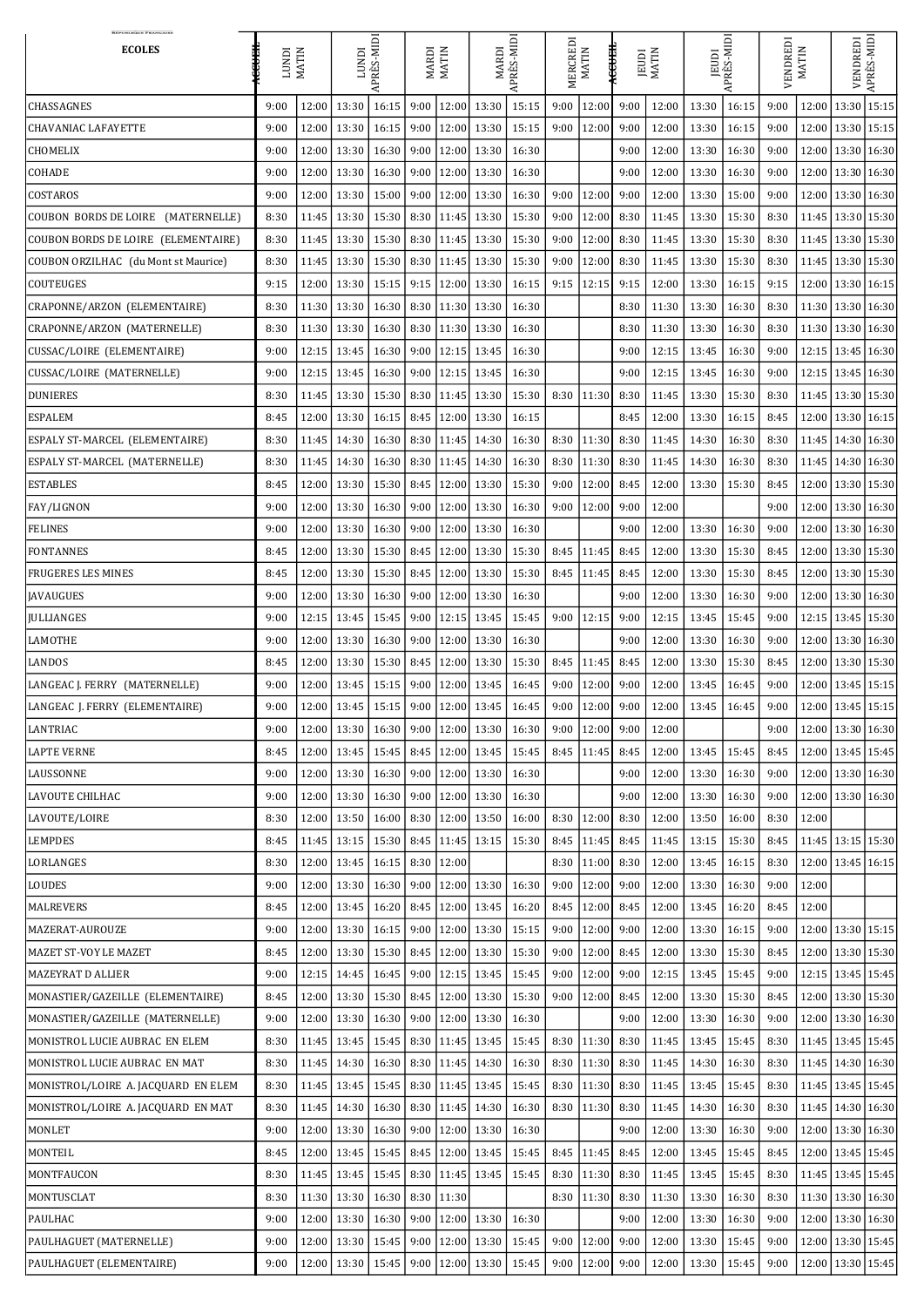| <b>RÉPUBLIQUE FRANÇAISE</b><br><b>ECOLES</b>                             | <b>HEACE</b><br><b>IUNDI</b> | <b>MATIN</b>   | APRÈS-MIDI<br>IUNDI                          |                        | <b>MARDI</b><br>MATIN |                | PRÈS-MIDI<br>MARDI                                   |                | MERCREDI<br><b>MATIN</b> |                                  | ∉₩₩<br><b>MATIN</b><br><b>JEUDI</b> |                               | JEUDI<br>LPRÈS-MIDI |                 | VENDREDI     | <b>MATIN</b>          | VENDREDI                                             | APRÈS-MIDI |
|--------------------------------------------------------------------------|------------------------------|----------------|----------------------------------------------|------------------------|-----------------------|----------------|------------------------------------------------------|----------------|--------------------------|----------------------------------|-------------------------------------|-------------------------------|---------------------|-----------------|--------------|-----------------------|------------------------------------------------------|------------|
| <b>PERTUIS</b>                                                           | 8:50                         | 12:00          | 13:30                                        | 16:00                  | 8:40                  | 12:00          | 13:30                                                | 16:00          | 8:40                     | 12:00                            | 8:40                                | 12:00                         | 13:30               | 16:00           | 8:40         | 12:00                 |                                                      |            |
| <b>PINOLS</b>                                                            | 8:45                         | 12:00          | 13:30                                        | $15:30$ 8:45           |                       | 12:00          | 13:30                                                | 15:30          |                          | $8:45$   11:45                   | 8:45                                | 12:00                         | 14:30               | 16:30           | 8:45         | 12:00                 | 13:30 15:30                                          |            |
| POLIGNAC                                                                 | 9:00                         | 12:00          | 13:30                                        | 16:30                  |                       | $9:00$   12:00 | 13:30                                                | 16:30          | 9:00                     | 12:00                            | 9:00                                | 12:00                         | 13:30               | 16:30           | 9:00         | 12:00                 |                                                      |            |
| PONT SALOMON (ELEMENTAIRE)                                               | 8:45                         | 11:45          | 14:15                                        | 16:30                  |                       | $8:45$   11:45 | 14:15                                                | 16:30          |                          | $8:30$   11:30                   | 8:45                                | 11:45                         | 14:15               | 16:30           | 8:45         |                       | 11:45   14:15   16:30                                |            |
| PONT SALOMON (MATERNELLE)                                                | 8:40                         | 11:55          | 13:30                                        | 15:30   8:40   11:55   |                       |                | 13:30                                                | 15:30          |                          | $8:30$   11:30                   | 8:40                                | 11:55                         | 13:30               | 15:30           | 8:40         |                       | 11:55   13:30   15:30                                |            |
| <b>PRADELLES</b>                                                         | 8:45                         | 11:45          | 14:15                                        | $16:30$   8:45   11:45 |                       |                | 14:15                                                | 16:30          |                          | $8:45$   11:45                   | 8:45                                | 11:45                         | 14:15               | 16:30           | 8:45         |                       | 11:45   14:15   16:30                                |            |
| <b>PUY GUITARD</b>                                                       | 8:45                         | 12:00          | 13:45                                        | $15:45$   8:45   12:00 |                       |                | 13:45                                                | 15:45          | 9:00                     | 12:00                            | 8:45                                | 12:00                         | 13:45               | 15:45           | 8:45         |                       | 12:00   13:45   15:45                                |            |
| <b>PUY VAL VERT</b>                                                      | 8:45                         | 12:00          | 13:45                                        | $15:45$   8:45   12:00 |                       |                | 13:45                                                | 15:45          |                          | $8:45$   11:45                   | 8:45                                | 12:00                         | 13:45               | 15:45           | 8:45         | 12:00                 | 13:45 15:45                                          |            |
| PUY J. D'ARC                                                             | 8:45                         | 12:00          | 13:45                                        | $15:45$   8:45   12:00 |                       |                | 13:45                                                | 15:45          |                          | $9:00$   12:00                   | 8:45                                | 12:00                         | 13:45               | 15:45           | 8:45         |                       | 12:00   13:45   15:45                                |            |
| <b>PUY LES FRAISSES</b>                                                  | 8:45                         | 12:00          | 13:45                                        | $15:45$   8:45   12:00 |                       |                | 13:45                                                | 15:45          | 9:00                     | 12:00                            | 8:45                                | 12:00                         | 13:45               | 15:45           | 8:45         |                       | 12:00   13:45   15:45                                |            |
| PUY M. PAGNOL (MATERNELLE)                                               | 8:45                         | 12:00          | 14:00                                        | 16:00                  |                       | $8:45$   12:00 | 14:00                                                | 16:00          |                          | $9:00$   12:00                   | 8:45                                | 12:00                         | 14:00               | 16:00           | 8:45         | 12:00                 | $14:00$   16:00                                      |            |
| PUY M. PAGNOL (ELEMENTAIRE)                                              | 8:45                         | 12:00          | 14:00                                        | $16:00$ 8:45           |                       | 12:00          | 14:00                                                | 16:00          | 9:00                     | 12:00                            | 8:45                                | 12:00                         | 14:00               | 16:00           | 8:45         |                       | 12:00   14:00   16:00                                |            |
| PUY MICHELET (MATERNELLE)                                                | 8:30                         | 11:45          | 13:45                                        | $16:00$   8:30   11:45 |                       |                | 13:45                                                | 16:00          |                          | $9:00$   11:00                   | 8:30                                | 11:45                         | 13:45               | 16:00           | 8:30         |                       | 11:45   13:45   16:00                                |            |
| PUY MICHELET (ELEMENTAIRE)                                               | 8:30                         | 11:45          | 13:45                                        | 16:00                  |                       | $8:30$   11:45 | 13:45                                                | 16:00          |                          | $8:30$   11:30                   | 8:30                                | 11:45                         | 13:45               | 16:00           | 8:30         |                       | 11:45   13:45   15:00                                |            |
| PUY TAULHAC (MATERNELLE)                                                 | 8:30                         | 11:45          | 13:30                                        | 15:45                  | 8:30                  | 11:45          | 13:30                                                | 15:45          | 9:00                     | 11:00                            | 8:30                                | 11:45                         | 13:30               | 15:45           | 8:30         |                       | 11:45   13:30   15:45                                |            |
| PUY TAULHAC (ELEMENTAIRE)                                                | 8:30                         | 11:45          | 13:30                                        | 15:45   8:30   11:45   |                       |                | 13:30                                                | 15:45          |                          | $9:00$   11:00                   | 8:30                                | 11:45                         | 13:30               | 15:45           | 8:30         |                       | 11:45   13:30   15:45                                |            |
| <b>QUEYRIERES</b>                                                        | 9:00                         | 12:00          | 13:30                                        | 16:30                  | 9:00                  | 12:00          | 13:30                                                | 16:30          | 9:00                     | 12:00                            | 9:00                                | 12:00                         | 13:30               | 16:30           | 9:00         | 12:00                 |                                                      |            |
| <b>RETOURNAC CHARREE</b>                                                 | 8:45                         | 11:45          | 13:30                                        | 16:30                  |                       | $8:45$   11:45 | 13:30                                                | 16:30          |                          |                                  | 8:45                                | 11:45                         | 13:30               | 16:30           | 8:45         |                       | 11:45   13:30   16:30                                |            |
| <b>RETOURNAC JUSSAC</b>                                                  | 8:45                         |                | 11:45   13:30                                |                        |                       |                | $\mid$ 16:30   8:45   11:45   13:30                  | 16:30          |                          |                                  | 8:45                                | 11:45                         | 13:30               | 16:30           | 8:45         | 11:45   13:30   16:30 |                                                      |            |
| <b>RETOURNAC MONNOT</b>                                                  | 8:30                         | 11:30          | 13:30                                        | $16:30$   8:30   11:30 |                       |                | 13:30                                                | 16:30          |                          |                                  | 8:30                                | 11:30                         | 13:30               | 16:30           | 8:30         |                       | 11:30   13:30   16:30                                |            |
| <b>RIOTORD</b>                                                           | 8:45                         | 12:00          | 13:45                                        | $15:45$   8:45   12:00 |                       |                | 13:45                                                | 15:45          |                          | $8:45$   11:45                   | 8:45                                | 12:00                         | 13:45               | 15:45           | 8:45         | 12:00                 | 13:45 15:45                                          |            |
| ROCHE-EN-REGNIER                                                         | 8:45                         |                | 12:00   13:30                                |                        |                       |                | 15:30   8:45   12:00   13:30                         | 15:30          |                          | $8:45$   11:45                   | 8:45                                | 12:00                         | 13:30               | 15:30           | 8:45         |                       | 12:00   13:30   15:30                                |            |
| <b>ROSIERES</b>                                                          | 8:30                         | 11:45          | 13:30                                        | $16:15$ 8:30   11:45   |                       |                | 13:30                                                | 16:15          |                          |                                  | 8:30                                | 11:45                         | 13:30               | 16:15           | 8:30         |                       | 11:45   13:30   16:15                                |            |
| <b>SALZUIT</b>                                                           | 8:45                         |                | $11:45$ 14:15                                |                        |                       |                | $\mid$ 16:30   8:45   12:00   13:30                  | 15:30          |                          | $8:45$   11:45                   | 8:45                                | 11:45                         | 14:15               | 16:30           | 8:45         |                       | 12:00   13:30   15:30                                |            |
| SANSSAC L'EGLISE BOURG                                                   | 9:00                         | 12:15          | 13:45                                        |                        |                       |                | 15:45   9:00   12:15   13:45                         | 15:45          |                          | $9:00$   12:00                   | 9:00                                | 12:15                         | 13:45               | 15:45           | 9:00         |                       | 12:15   13:45   15:45                                |            |
| <b>SAUGUES</b>                                                           | 8:30                         | 11:30          | 13:30                                        |                        |                       |                | 16:30   8:30   11:30   13:15                         | 15:00          |                          | $8:30$   12:00                   | 8:30                                | 11:30                         |                     | $13:15$ 15:15   | 8:30         |                       | $11:30$   $13:15$   $15:00$                          |            |
| SEAUVE/SEMENE                                                            | 8:30                         |                | 11:45 14:30                                  |                        |                       |                | 16:30   8:30   11:45   14:30                         | 16:30          |                          | $9:00$   12:00                   | 8:30                                | 11:45                         | 14:30               | 16:30           | 8:30         |                       | 11:45   14:30   16:30                                |            |
| <b>SEMBADEL</b>                                                          | 9:00                         | 12:00          | 13:30                                        | $16:30$   9:00   12:00 |                       |                | 13:30                                                | 16:30          |                          |                                  | 9:00                                | 12:00                         | 13:30               | 16:30           | 9:00         |                       | 12:00   13:30   16:30                                |            |
| <b>SENEUJOLS</b>                                                         | 9:00                         | 12:00          | 13:30                                        | $16:30$   9:00   12:00 |                       |                | 13:30                                                | 15:00          | 9:00                     | 12:00                            | 9:00                                | 12:00                         | 13:30               | 16:30           | 9:00         |                       | 12:00   13:30   15:00                                |            |
| SIAUGUES-STE-MARIE                                                       | 9:00                         | 12:15          | 13:45                                        | $15:45$   9:00   12:15 |                       |                | 13:45                                                | 15:45          |                          | $9:00$   12:00                   | 9:00                                | 12:15                         | 13:45               | 15:45           | 9:00         |                       | 12:15   14:45   16:45                                |            |
| SOLIGNAC/LOIRE                                                           | 8:30                         | 11:45          | 14:00                                        | $16:00$   8:30   11:45 |                       |                | 14:00                                                | 16:00          |                          | $8:30$   11:30                   | 8:30                                | 11:45                         | 14:00               | 16:00           | 8:30         |                       | $11:45$   $14:00$   $16:00$                          |            |
| ST-ANDRE-DE-CHALENCON                                                    | 9:00                         | 12:00          | 13:30                                        | $16:30$   9:00   12:00 |                       |                | 13:30                                                | 16:30          |                          |                                  | 9:00                                | 12:00                         | 13:30               | 16:30           | 9:00         |                       | 12:00   13:30   16:30                                |            |
| <b>ST-BEAUZIRE</b>                                                       | 9:00                         | 12:00          | 13:30                                        |                        |                       |                | 16:30   9:00   12:00   13:30                         | 16:30          |                          |                                  | 9:00                                | 12:00                         | 13:30               | 16:30           | 9:00         |                       | 12:00   13:30   16:30                                |            |
|                                                                          |                              |                |                                              |                        |                       |                |                                                      |                |                          |                                  |                                     |                               |                     |                 |              |                       |                                                      |            |
| ST-CHRISTOPHE/DOLAIZON                                                   | 8:45                         | 12:00          | 13:45                                        | $16:30$   8:45   12:00 |                       |                | 13:45                                                | 16:30          |                          |                                  | 8:45                                | 12:00                         | 13:45               | 16:30           | 8:45         |                       | 12:00   13:45   16:30                                |            |
| ST-DIDIER-EN-VELAY (MATERNELLE)                                          | 8:30                         | 11:45          | 13:30                                        |                        |                       |                | 15:30   8:30   11:45   13:30                         | 15:30          |                          | $8:30$   11:30                   | 8:30                                | 11:45                         | 13:30               | 15:30           | 8:30         |                       | 11:45   13:30   15:30                                |            |
| ST-DIDIER-EN-VELAY (ELEMENTAIRE)                                         | 8:30                         | 11:45          | 13:30                                        | $15:30$   8:30   11:45 |                       |                | 13:30                                                | 15:30          |                          | $8:30$   11:30                   | 8:30                                | 11:45                         | 13:30               | 15:30           | 8:30         |                       | 11:45   13:30   15:30                                |            |
| STE-FLORINE (MATERNELLE)                                                 | 8:30                         |                | 11:30   13:15                                |                        |                       |                | 15:30   8:30   11:30   13:15                         | 15:30          |                          | $8:30$   11:30                   | 8:30                                | 11:30                         | 13:15               | 15:30           | 8:30         |                       | $11:30$   $13:15$   $15:30$                          |            |
| STE-FLORINE J. FERRY (ELEMENTAIRE)<br>STE-FLORINE MEGECOSTE (MATERNELLE) | 8:30<br>8:30                 | 11:30<br>11:30 | 13:15<br>13:15                               | $15:30$   8:30   11:30 |                       |                | 15:30   8:30   11:30   13:15  <br>13:15              | 15:30<br>15:30 |                          | $8:30$   11:30<br>$8:30$   11:30 | 8:30<br>8:30                        | 11:30<br>11:30                | 13:15<br>13:15      | 15:30<br>15:30  | 8:30<br>8:30 |                       | 11:30   13:15   15:30<br>$11:30$   $13:15$   $15:30$ |            |
|                                                                          |                              |                |                                              |                        |                       |                |                                                      |                |                          |                                  |                                     |                               |                     |                 |              |                       |                                                      |            |
| STE-SIGOLENE (ELEMENTAIRE)                                               | 8:30                         |                | 11:45 13:30                                  |                        |                       |                | 15:30   8:30   11:45   13:30                         | 15:30          |                          | $8:30$   11:30                   | 8:30                                | 11:45                         | 13:30               | 15:30           | 8:30         |                       | 11:45   13:30   15:30                                |            |
| STE-SIGOLENE (MATERNELLE)                                                | 8:30                         | 11:45          | 14:30                                        |                        |                       |                | 16:30   8:30   11:45   14:30                         | 16:30          |                          | $8:30$   11:30                   | 8:30                                | 11:45                         | 14:30               | 16:30           | 8:30         |                       | 11:45   14:30   16:30                                |            |
| ST-ETIENNE-LARDEYROL                                                     | 8:30                         |                |                                              |                        |                       |                | 11:45   13:30   15:30   8:30   11:45   13:30   15:30 |                |                          |                                  |                                     | $8:45$   11:45   8:30   11:45 |                     | $13:30$   15:30 | 8:30         | 11:45 13:30 15:30     |                                                      |            |
| ST-FERREOL D'AUROURE                                                     | 8:30                         |                |                                              |                        |                       |                | 11:45   13:45   15:45   8:30   11:45   13:45   15:45 |                |                          | $9:00$   12:00                   | 8:30                                | 11:45                         |                     | $13:45$   15:45 | 8:30         | 11:45   13:45   15:45 |                                                      |            |
| <b>ST-GENEYS PRES ST-PAULIEN</b>                                         | 9:00                         | 12:00          | 13:30                                        | $16:30$   9:00   12:00 |                       |                | 13:30                                                | 16:30          |                          |                                  | 9:00                                | 12:00                         | 13:30               | 16:30           | 9:00         |                       | 12:00   13:30   16:30                                |            |
| <b>ST-GEORGES D'AURAC</b>                                                | 9:00                         |                |                                              |                        |                       |                | 12:00   13:30   16:15   9:00   12:00   13:30   15:15 |                |                          | $9:00$   12:00                   | 9:00                                | 12:00                         |                     | $13:30$   16:15 | 9:00         |                       | 12:00   13:30   15:15                                |            |
| <b>ST-GEORGES LAGRICOL</b>                                               | 8:30                         |                | 12:00   13:30   16:00   8:30   12:00   13:30 |                        |                       |                |                                                      | 16:00          |                          |                                  | 8:30                                | 12:00                         | 13:30               | 16:00           | 8:30         |                       | 12:00   13:30   16:00                                |            |
| ST-GERMAIN LAPRADE BOURG (MATERNELLE)                                    | 8:30                         |                |                                              |                        |                       |                | $11:45$   13:30   15:30   8:30   11:45   13:30       | 15:30          |                          | $8:30$   11:30                   | 8:30                                | 11:45                         |                     | $13:30$   15:30 | 8:30         |                       | 11:45   13:30   15:30                                |            |
| ST-GERMAIN-LAPRADE BOURG (ELEMENTAIRE                                    | 8:30                         |                |                                              |                        |                       |                | 11:45   13:30   15:30   8:30   11:45   13:30   15:30 |                |                          | $8:30$   11:30   8:30            |                                     | 11:45                         |                     | $13:30$   15:30 | 8:30         | 11:45   13:30   15:30 |                                                      |            |
| ST-GERMAIN-LAPRADE FAY LA TRIOULEYRE                                     | 8:30                         |                | $11:45$ 13:30                                |                        |                       |                | 15:30   8:30   11:45   13:30                         | 15:30          |                          | $8:30$   11:30                   | 8:30                                | 11:45                         | 13:30               | 15:30           | 8:30         |                       | 11:45   13:30   15:30                                |            |
| ST-GERMAIN-LAPRADE NOUSTOULET                                            | 8:45                         |                |                                              |                        |                       |                | 12:00   13:30   15:30   8:45   12:00   13:30         | 15:30          |                          | $8:45$   11:45   8:45            |                                     | 12:00                         | 13:30               | 15:30           | 8:45         |                       | 12:00   13:30   15:30                                |            |
| <b>ST-HILAIRE</b>                                                        | 8:45                         |                | $11:45$ 13:15                                |                        |                       |                | 16:15   8:45   11:45   13:15                         | 16:15          |                          |                                  | 8:45                                | 11:45                         |                     | $13:15$   16:15 | 8:45         |                       | 11:45   13:15   16:15                                |            |
| <b>ST-HOSTIEN</b>                                                        | 8:45                         | 11:45          | 13:30                                        | $16:30$   8:45   11:45 |                       |                | 13:30                                                | 16:30          |                          | $8:45$   11:45                   | 8:45                                | 11:45                         | 13:30               | 16:30           | 8:45         | 11:45                 |                                                      |            |
| <b>ST-JEAN LACHALM</b>                                                   | 9:00                         | 12:00          | 14:15                                        |                        |                       |                | $\mid$ 16:30   9:00   12:00   14:15                  | 16:30          |                          | $9:00$   12:00                   | 9:00                                | 12:00                         | 14:15               | 16:30           | 9:00         |                       | 12:00   14:00   16:15                                |            |